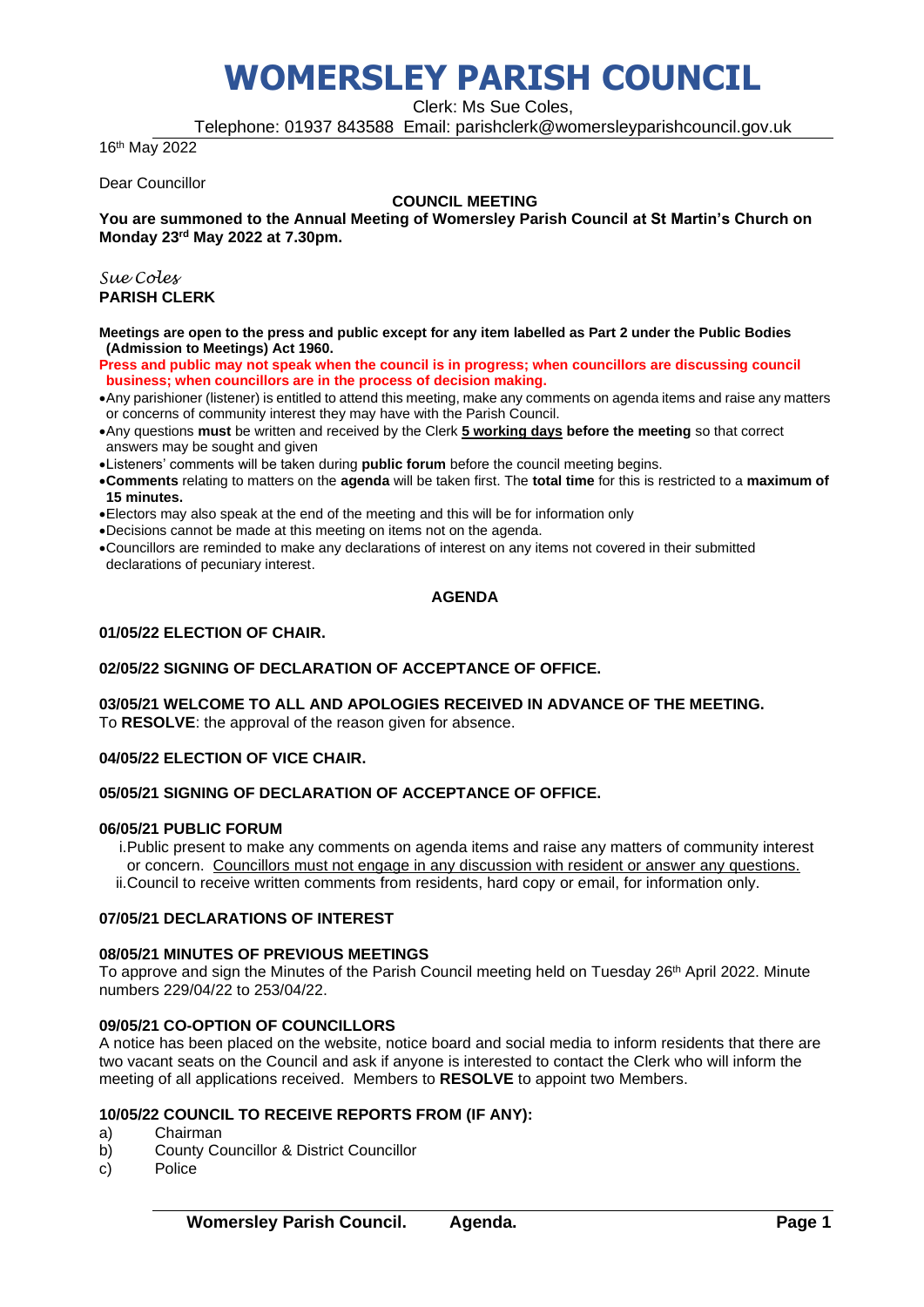Clerk: Ms Sue Coles,

Telephone: 01937 843588 Email: parishclerk@womersleyparishcouncil.gov.uk

# **11/05/22 COUNCIL TO RECEIVE REPORTS (IF ANY) FROM:**

- a) Dovecote Park.
- b) Darrington Quarry Liaison Meeting
- c) Harworth Estates
- d) Monaghan Mushrooms.
- e) Burial Board.

# **12/05/22 FLOODING ISSUES AT BLUE LAGOON (IF ANY).**

# **13/05/22 PLANNING APPLICATIONS**

**a) NYCC CONSULTATION – NY/2021/0097/A27 WOMERSLEY QUARRY (HARWORTH ESTATES).** Reserved matters application from planning application permissions granted under reference C8/41/107A/PA/ for an Aftercare Scheme, drainage matters and other items. An updated report (if any) will be submitted to the meeting.

# **b) GALE COMMON JUDICIAL REVIEW IN CONNECTION WITH NY/2019/009/ENV**

A further report (if any) will be made by the Chair and Vice Chair

# **13/05/21 FINANCE REPORTS:**

a) List of accounts for payment.

| <b>CHQ</b> | <b>DATED</b> | <b>PAYEE</b>         | <b>REASON</b>   | <b>GROSS</b> | <b>VAT</b> | <b>NET</b> |
|------------|--------------|----------------------|-----------------|--------------|------------|------------|
|            |              | <b>ADAMS GROUNDS</b> |                 |              |            | ⌒          |
| 1401       | 23.05.22     | <b>MAINT</b>         | MOWING 2-7      | 939.00       |            | 939.00     |
| 1402       | 25.05.22     | SUE COLES            | SALARY          | 430.59       |            | 430.59     |
| 1403       | 23.05.22     | A BOSMANS            | <b>AUDIT</b>    | 100.00       |            | 100.00     |
|            |              |                      | <b>CLERKS</b>   |              |            |            |
| 1404       | 23.05.22     | SUE COLES            | <b>EXPENSES</b> | 75.37        | 11.33<br>£ | 86.70      |
|            |              |                      | TOTAL           | .544.96<br>£ | 11.33      | 1,556.29   |

b) Current Balance of the Community Account as at  $15<sup>th</sup>$  May 2022 is £39,648.17

c) Bank reconciliation to 1<sup>st</sup> May.

d) Payment requests received after the agenda – Cheque 01405 B Crossdale £72.45

e) Budget to end of May 22/23

f) List of cheques report issued to end of May 22/23

g) Precept income received £12,211.95

h) Suggested allocation of reserves 2022 – please also see Streetlights report.

Members to **RESOLVE** payments listed and accept reports.

# **14/05/22 ANNUAL GOVERNANCE AND ACCOUNTABILITY RETURN 2020/21**

The following documents are for Council approval and signature.

a) **Annual Internal Report** 2021/22–**AGAR P3** completed by the Internal Auditor. Please also see report from Mr A Bosmans.

# b) **Section 1 Annual Governance Statement 2021/22 – P4**

The Council must carry out a review of the effectiveness of the system of internal control and prepare the Annual Governance Statement (Section 1 of the Annual Return) at this meeting.

To consider the findings of the review by members as a whole and **RESOLVE** to approve the annual Governance Statement statements 1-8.

# c) **Section 2 of the Annual Return 2021/22– P5**

The Council is to consider the Accounting Statements as a whole and approve and **RESOLVE** to accept the Annual Return. The Chair is to sign and date the statement at this meeting. (The Clerk has already signed the return prior to this meeting).

d) External Auditor's Report and Certificate 2021/22.

This will be brought back to the Council when completed by PKF Littlejohn.

e) Explanation of variances for PKF Littlejohn

f) Notice of Public Rights and Publication of Unaudited Annual Governance & Accountability Return. This document will be published on the 29<sup>th</sup> June on the Notice Board and Website. The availability of the records will be until 10<sup>th</sup> August. Members of the public will need to make an appointment with the Clerk.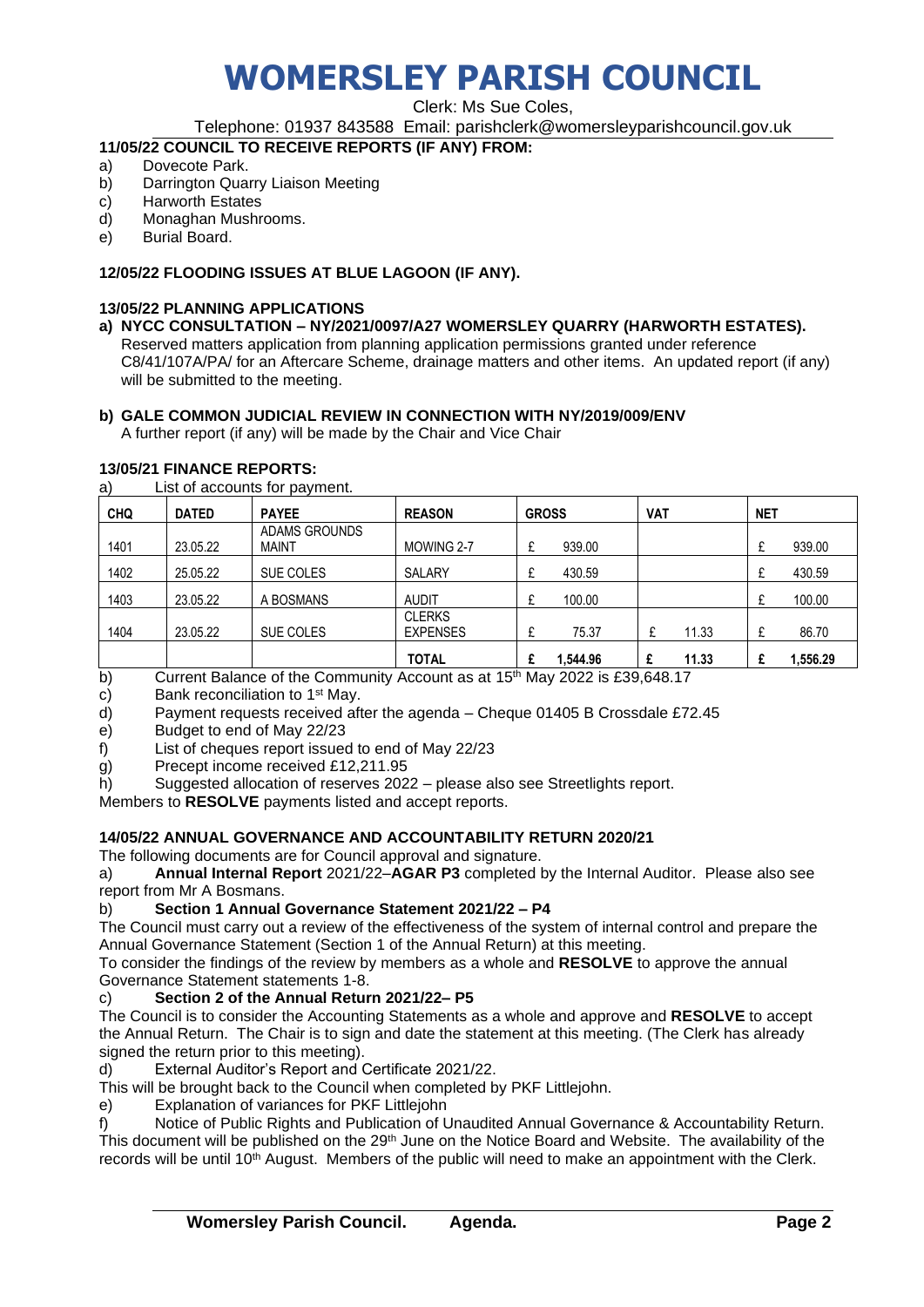Clerk: Ms Sue Coles,

Telephone: 01937 843588 Email: parishclerk@womersleyparishcouncil.gov.uk

# **15/05/22 STREETLIGHTS**

Please see attached report.

# **16/05/22 REVIEW OF DOCUMENTS**

- a) Code of Conduct
- b) Standing Orders
- c) Financial Regulations

### **17/05/22 PARISH FIELD**

- a) An update and information will be given at the meeting concerning the weekly/monthly play equipment inspections.
- b) Monthly assessment of the steps leading into the field.
- c) Letter from Mrs D Press concerning screening, safety of the steps, grab rails, disabled access.

# **18/05/22 HANGING BASKETS UPDATE (IF ANY).**

The Clerk has asked First Impressions to undertake a site survey before they are due to hang the new baskets.

# **19/05/22 WATER CONTAMINATION IN THE BECK**

A further report will be made at the meeting if information is available.

# **20/05/22 HIGHWAYS AND RIGHTS OF WAY MATTERS** (If any).

- a) Grass Mowing. The Clerk contacted NYCC regarding the mowing of land off Station Road and received a reply to state it will not be mowed as it is deemed not necessary. A map showing grassed areas within the village is attached for information.
- b) Metalled paths in the Bank Wood Road area. Area7 have been contacted no reply received as yet.

### **21/05/22 TRAINING**

A number of training event with Yorkshire Association of Local Councils is currently being arranged it is suggested that Members take advantage of these. Details will be emailed to everyone. It is suggested the Council **RESOLVE** to approve costs and booking these directly with the Clerk.

# **22/05/22 TO APPOINT TWO YLCA REPRESENTATIVES**

Yorkshire Local Council Association requests that two representatives are appointed to represent the Parish. Any Councillor can attend the meetings but it is elected representatives who can vote.

# **23/05/22 NEWSLETTER, WEBSITE AND FACEBOOK.**

#### **24/05/22 CORRESPONDENCE RECEIVED SINCE LAST MEETING**:

| From | <b>Details</b>                                               | <b>Action Suggestion</b> |
|------|--------------------------------------------------------------|--------------------------|
| CAB  | Reply expressing grateful thanks for the PC<br>£100 donation |                          |

#### **25/05/22**

a) Councillors' Forum: to take and note any points of community interest from councillors **b)** Items for the next agenda:

# **26/05/22 TO RECEIVE ANY FURTHER COMMENTS FROM MEMBERS OF THE PUBLIC.**

Clerk to note comments.

# **27/05/22 TO CONFIRM THE DATE AND PLACE OF THE NEXT MEETING**

It is suggested that the following meeting dates are approved at the St. Martin's Church 27<sup>th</sup> June at 7pm and 25<sup>th</sup> July 2022 at 7pm. There will be no meeting in August.

# **PRIVATE AND CONFIDENTIAL**

*To RESOLVE: that in accordance with Section 1 (2) of the Public Bodies (Admission to Meetings) Act 1960, the public and press is excluded from the meeting during the consideration of the item set out below on the grounds that publicity would be prejudicial to the general interest by reason of the confidential nature of the business to be transacted.*